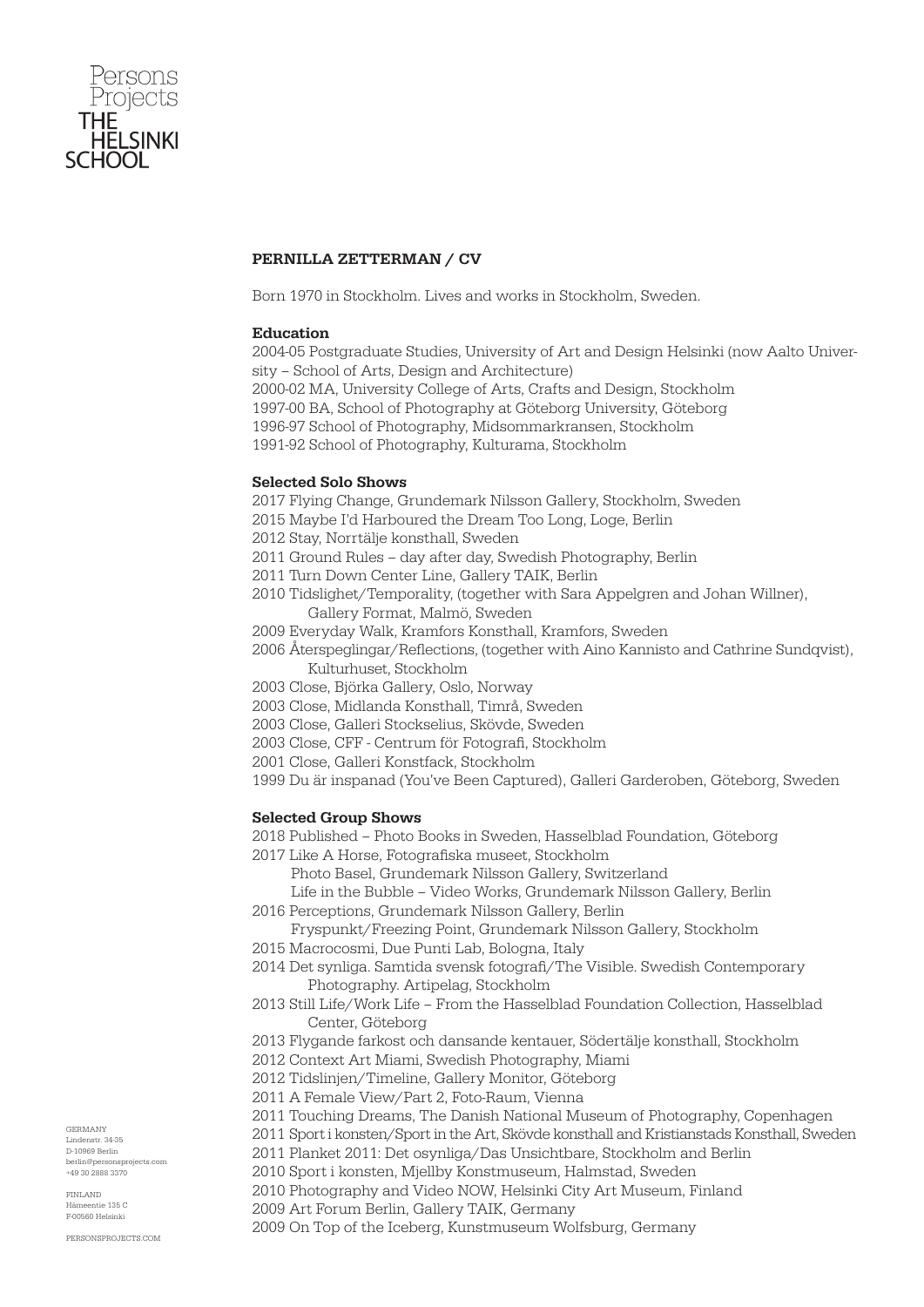

2008 Rose Boréal, Palais des Beaux Arts de Lille, France

2008 La croisée des regards, Centre culturel suédois, Paris, France

2008 Blandad blick/La croisée des regards, Fotografins Hus, Stockholm

2008 Rose Boréal, Galeries d´exposition, Beaux-arts de Paris, France

2007 Towards a New Ease – Set 4 from the Collection of the Fotomuseum Winterthur, Switzerland

2007 Art Forum Berlin, Gallery TAIK, Germany

2007 Fotografi är/Photography Is, Touring exhibition 2007-09, Sveriges Konstföreningar, Sweden

2007 New Photography by TAIK, The Finnish Museum of Photography, Helsinki

2007 Photo Finnish – The Helsinki School, Stenersen Museum, Oslo, Norway

2007 Barnet i samtidskonsten/The Child in Contemporary Art, Tyresö konsthall, Stockholm

2007 Konstfeminism/Art Feminism – Strategies and Consequences in Sweden from the 1970s to the Present, Göteborgs Konstmuseum, Göteborg

2006 Modellverkstaden, Statens Konstråds galleri (Gallery of the National Public Art Council of Sweden)

2006 Vad är fotografi?/What Is Photography?, Borås konstmuseum, Borås, Sweden 2006 Dialog – Helsinki School, Langhans Galerie, Prague

2006 Fotomässan 2006/Photo Fair 2006, Stockholm

2006 The Helsinki School – Finnish Photography From the 21st Century, City Hall of Brussels, Belgium

2006 Konstfeminism, Liljevalchs Konsthall, Stockholm and Hälsinglands Museum, Hudiksvall, Sweden

2005 Paris Photo, Gallery TAIK, Le Carrousel du Louvre, Paris, France

2005 Art Forum Berlin, Gallery TAIK, Germany

2005 Konstfeminism, Dunkers Kulturhus, Helsingborg

2005 Ny svensk fotografi/New Swedish Photography, Hasselblad Center, Göteborg

2005 Die Vierte Generation – The Helsinki School, PPS Galerie, Hamburg, Germany

2005 Finnish Versions – The Helsinki School, CFF – Centrum för Fotografi, Stockholm 2005 Sthlm Art Fair, Gallery TAIK, Stockholm

2005 Instabilt: nya riktningar inom svensk fotografi/Unstable: New Directions in Swedish Photography, Bildmuseet, Umeå, Sweden

2004 Instabilt: nya riktningar inom svensk fotografi/Unstable: New Directions in Swedish Photography, Kulturhuset, Stockholm

2004 Ny svensk fotografi, Hasselblad Center, Göteborg

2003 Show Unit, Riksutställningar (Swedish Travelling Exhibitions), Sweden

2003 Hästen – tyglad, piskad och älskad/The Horse – Bridled, Whipped and Loved, Nordiska Museet, Stockholm

- 2003 Arghh, Edsviks konsthall, Stockholm
- 2003 Vårutställningen/the Spring Salon, Liljevalchs Konsthall, Stockholm
- 2003 Wish you were here…, Galleri Brändström, Stockholm
- 2002 Prospects, Wetterling Gallery, Stockholm
- 2002 Sthlm Art Fair, Award of Honor, Stockholm
- 2002 Några skärvor och ett dussin krukor/Some Shards and a Dozen Flowerpots,
- Sjöhistoriska museet, Stockholm
- 2000 ArtGenda, Makasiinit, Helsinki

2000 Exercis, Exercishuset, Göteborg

#### Public Commission

2014 Sekvenser – permanent installation at Vallda idrottshall, Kungsbacka, commissioned by Kungsbacka kommun

2006 Ground Rules – permanent installation at KTH – Royal Institute of Technology,

GERMANY Lindenstr. 34-35 D-10969 Berlin berlin@personsprojects.com +49 30 2888 3370

FINLAND  $m<sub>th</sub>$  125  $C$ F-00560 Helsinki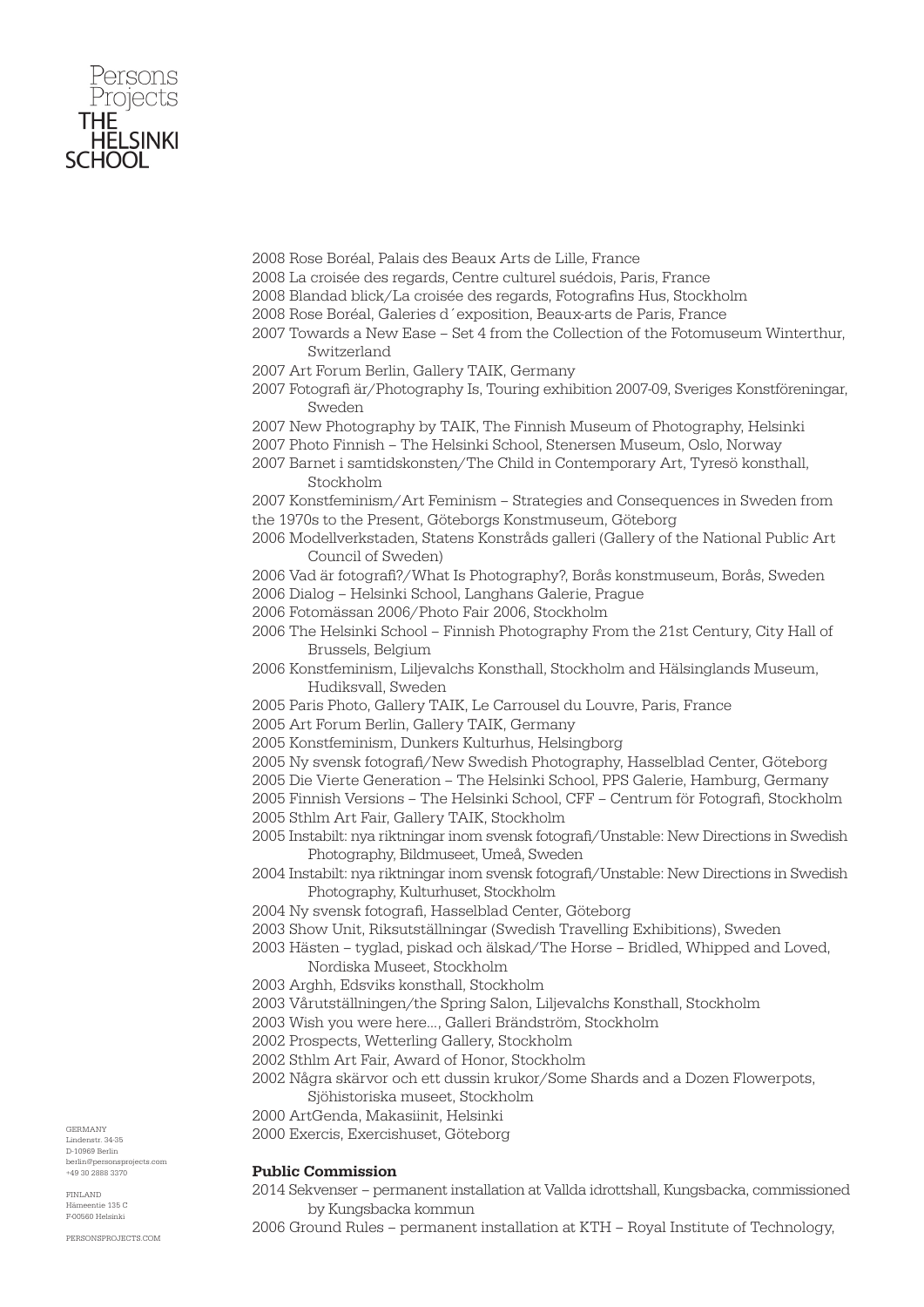

Stockholm, commissioned by the National Public Art Council of Sweden

## Selected Bibliography

2014 Samtida svensk fotografi. Det synliga, by Niclas Östlind

- 2013 Still Life/Work Life From the Hasselblad Foundation Collection / No.1, text by Dragana Vujanovic and Louise Wolthers
- 2012 Contemporary Swedish Photography, text by Irene Berggren, Charlotte Cotton, Bo Madestrand, Estelle af Malmborg, Anders Olofsson and Niclas Östlind. Art and Theory

### Publishing

- 2012 Tidslinjen/Timeline, text by Niclas Östlind
- 2011 The Helsinki School Vol.4 A Female Veiw, text by Andrea Holzherr and Timothy Persons, Hatje Cantz Verlag, Germany
- 2011 School of Photography University of Gothenburg 2011, essay by Mette Sanbye
- 2011 Planket 2011: Det osynliga/Das Unsichtbare, text by Milou Allerholm, Ute Noll, Hannah Goldstein, Iréne Berggren och Laars Hall
- 2011 Swedish Photography One, text by Svante Larsson
- 2011 Studija 77/2011, text by Charlotta Nordström
- 2009 Behave monograph by Pernilla Zetterman, text by Urs Stahel and Helene Boström, Hatje Cantz Verlag
- 2009 The Helsinki School Young Photography by TAIK Vol.3, Hatje Cantz Verlag

2008 Rose Boréal, Éditions de l'École nationale supérieure des beaux-arts de Paris

- 2007 Set 4 The Collection Publication Catalogue, Fotomuseum Winterthur
- 2007 FOTO #9 (magazine, artist in focus section)
- 2007 Catalogue #36, National Public Art Council of Sweden, text by Milou Allerholm
- 2007 The Helsinki School New Photography by TAIK, Hatje Cantz Verlag, Ostfildern Reprinted and translated into German in 2009
- 2006 Capricious #5, editor and publisher Sophie Mörner, New York
- 2006 Konstfeminism/Art Feminism Strategies and consequences in Sweden from the 1970s to the present, published collaboratively by Dunkers Kulturhus,
	- Liljevalchs Konsthall and Riksutställningar 2005 Die Vierte Generation –
	- exhibition catalogue, Hamburg
- 2004 Hasselblad Foundation catalogue 2004
- 2004 Instabilt nya riktningar inom svensk fotografi, Kulturhuset, Stockholm
- 2004 Fotografisk Tidskrift #4, text by Gösta Flemming
- 2003 Arghh, Edsviks Konsthall, Stockholm
- 2000 Exercis fotografiet står i centrum, text by Julia Tedroff, School of Photography at Göteborg University, Göteborg

## Grants and Awards

2012 Swedish Authors` Fund, one-year working grant 2012 Residency at Kunstnerhuset in Svolvaer, Norway, The Norden Association 2009 Iaspis, International Exhibition 2009 The Art Grants Committee, two-year working grant 2009 Scholarship Längmanska Foundation 2008 Helge Ax:son Johnsons Foundation, travel grant 2008 Höga-Kusten Artist Scholarship 2007 The Art Grants Committee, project grants 2007 Selected to participate in Plat(t)form, Fotomuseum Winterthur 2006 Nominated for the Stockholm Award 2005 Iaspis, International Exhibition 2005 Culture Foundation Sweden/Finland

2004 The Victor Fellowship, Hasselblad Foundation

2004 The City of Stockholm's Artist Scholarship

GERMANY Lindenstr. 34-35 D-10969 Berlin berlin@personsprojects.com +49 30 2888 3370

FINLAND  $m<sub>th</sub>$  125  $C$ F-00560 Helsinki

PERSONSPROJECTS.COM